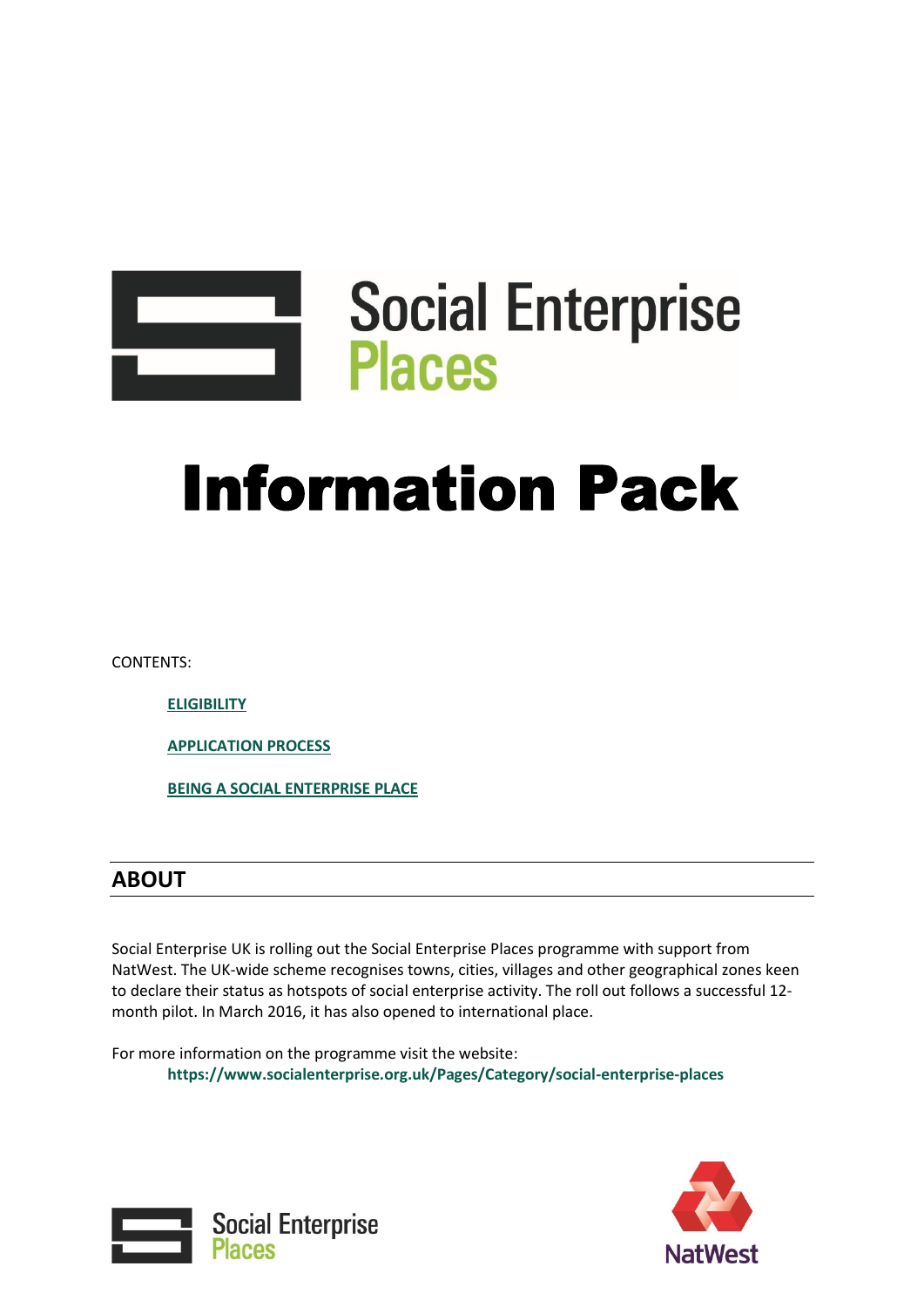## <span id="page-1-0"></span>**ELIGIBILITY**

This is a town, city, village, borough or other geographic zone that has:

- Significant social enterprise activity
- Established a Social Enterprise Place stakeholder group

As a Social Enterprise Place you will commit to:

- Support and grow social enterprise in your area
- Measure social enterprise activity in your area by conducting a SEP census\*
- Share knowledge and best practice with other Social Enterprise Places

#### **Forming a Stakeholder Group**

The stakeholder group will be a collection of individuals and representatives of organisations who come together to represent their area as a Social Enterprise Place, and drive forward the local social enterprise agenda.

There is no set model for the steering group  $-$  it can be formed and organised in a way that works best for your area. Some Places may have existing networks in place, whereas others may be formed especially for the Social Enterprise Places bid.

At least one organisation represented must be a current member of Social Enterprise UK.

Some things to think about when forming your group:

- Represent local stakeholders
	- $\circ$  Social enterprise is a cross sector agenda and involves the public, private and charity sector. The landscape in each area will vary, and all sectors may not be engaged in every area.
- Clear aims and expectations
	- o When completing your action plan, think through the resources and networks that members of the steering group bring,
	- o For each action, identify who will be responsible for driving this forward.
- Influence
	- $\circ$  Identify areas and activities where the stakeholder group can have the most impact. It will be the activities of the people around the table who will bring about change, so make sure you have the right people, and the right activities.

To see who sits on the stakeholder group for our current Places, go to **[the website.](https://www.socialenterprise.org.uk/Pages/Category/existing-places)**

## <span id="page-1-1"></span>**APPLICATION PROCESS**

Working through the application process can take place at your own pace – there are no deadlines for each stage.



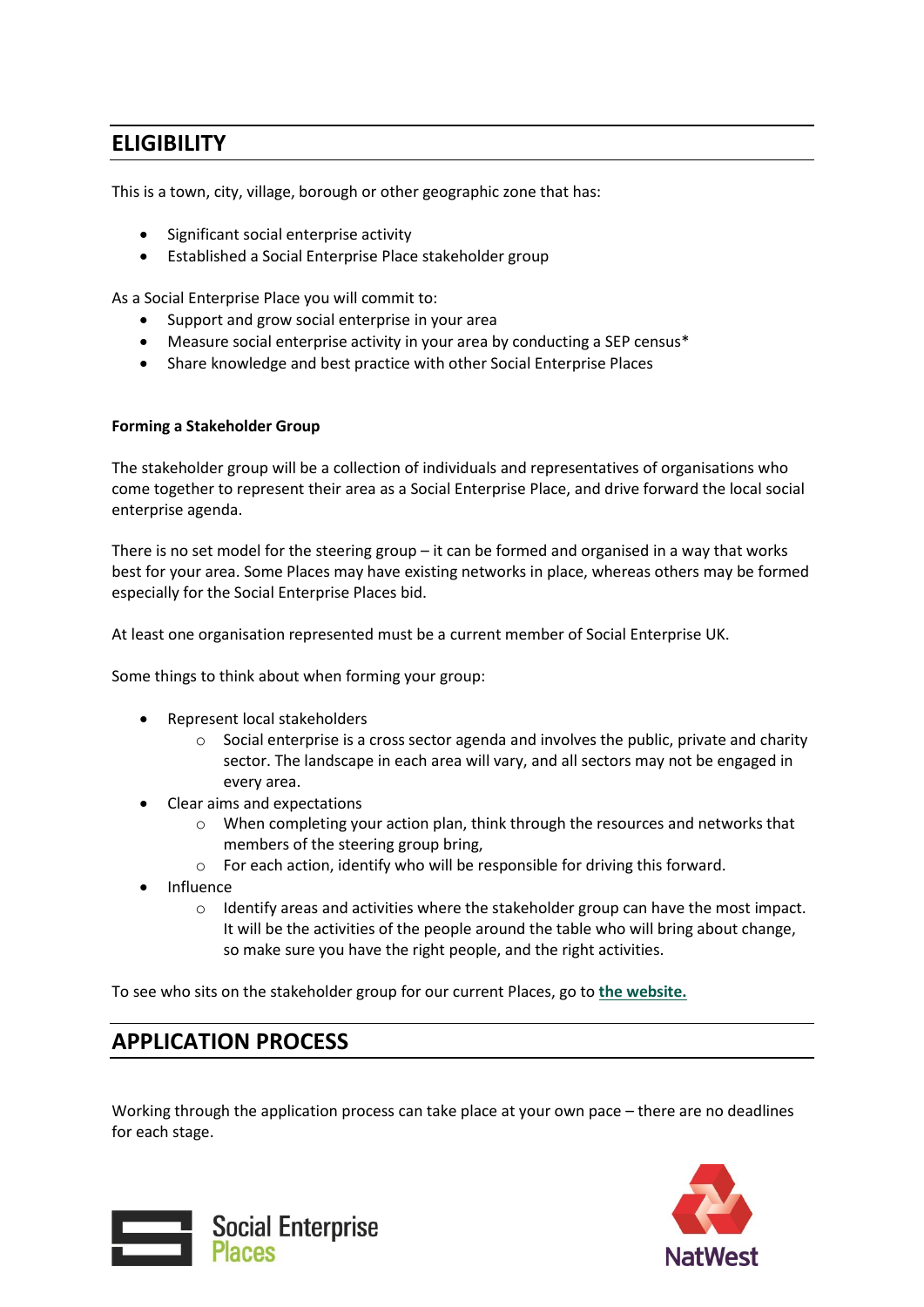#### **1) Submit Application**

Please send your completed application pack to **liz.minns@socialenterprise.org.uk** If you have any questions about the application process call us on +44 (0)203 5894 950.



You can find a template for this report on the Places website.

In the form you will need to state the key aims of your place. These will be specific to the challenges and ambitions the area faces.

Some examples of our current Places aims:

- Build awareness of social enterprise
- Get consumers/local businesses/public sector 'Buying Social'
- Attract new finance and funding
- Promote social value in procurement and use of the Social Value Act. Work with the public sector to spread understanding of this important legislation.
- Work with schools, colleges and the university to promote social enterprise with young people.
- Skill-up and grow local social enterprises
- Encourage people to start new social enterprises
- Increase engagement with the local government and public sector

## **Report on Social Enterprise Activity**

The report will be a short document which will give both qualitative and quantitative details of the social enterprise activity in the area, and the support available.

You can find a template for this report on the website.

If your area has already conducted some research or mapping of the social enterprise landscape, do include it as additional evidence.

### **Action Plan**

The action plan will lay out key activities that will take place in the area over the first year to grow and support social enterprises. There is a template action plan included on the website.

It should include clear, measurable activities to:

- Raise awareness of social enterprise in the area
- Support new social enterprise to start and grow in the area
- A commitment from members of the stakeholder group to supporting these plans
- Meet the aims laid out in your Application Form



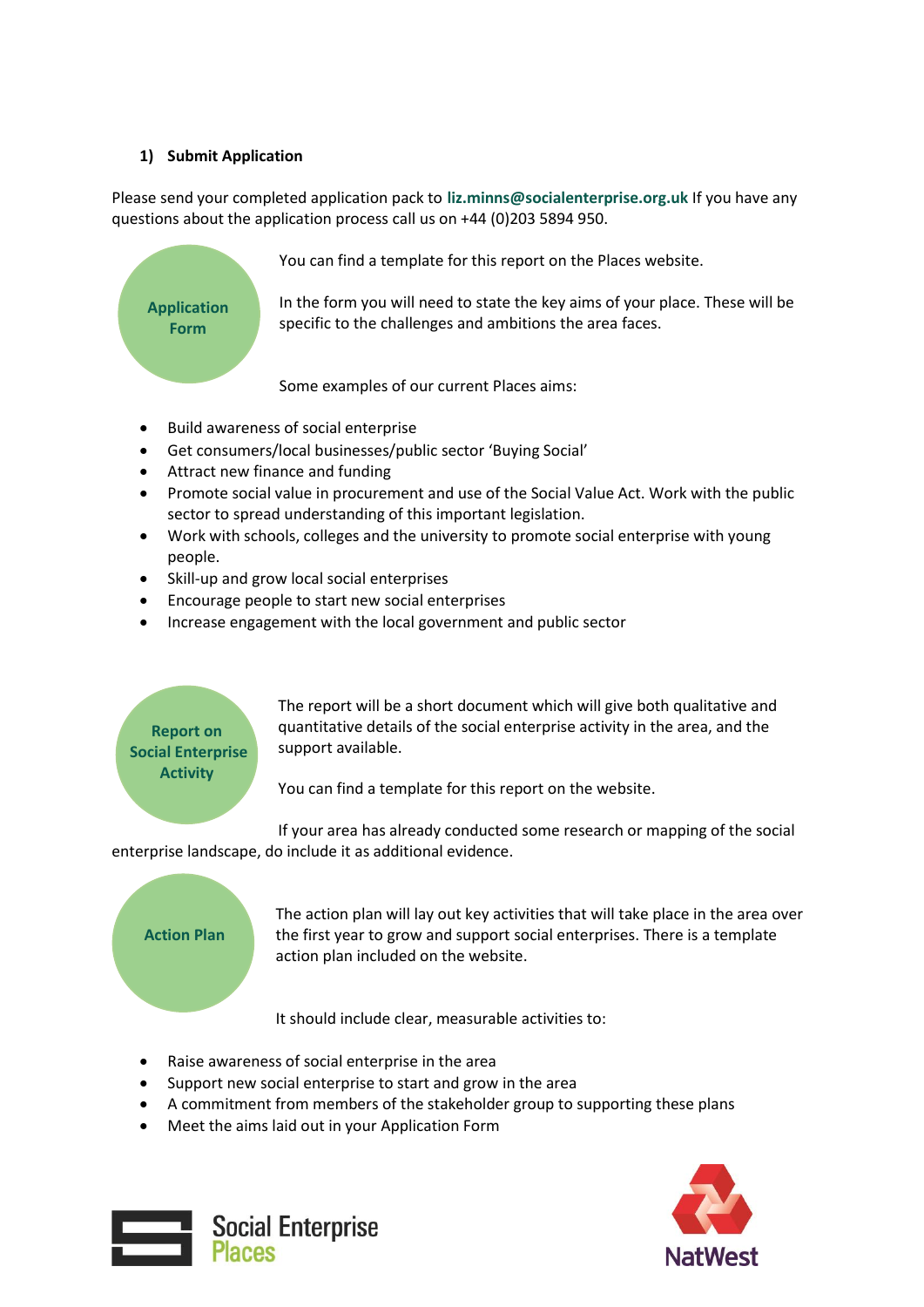#### 2) Review

Once your application has been submitted it will be reviewed by a panel from the SEP programme, and we will let you know the outcome of your application within 3 weeks.

The panel consists of:

- A representative from SEUK
- A representative from NatWest
- A representative from an existing Place

#### **RENEWAL**

SEP status is awarded on an annual basis – at the end of your first year a panel will review your progress against your action plan.



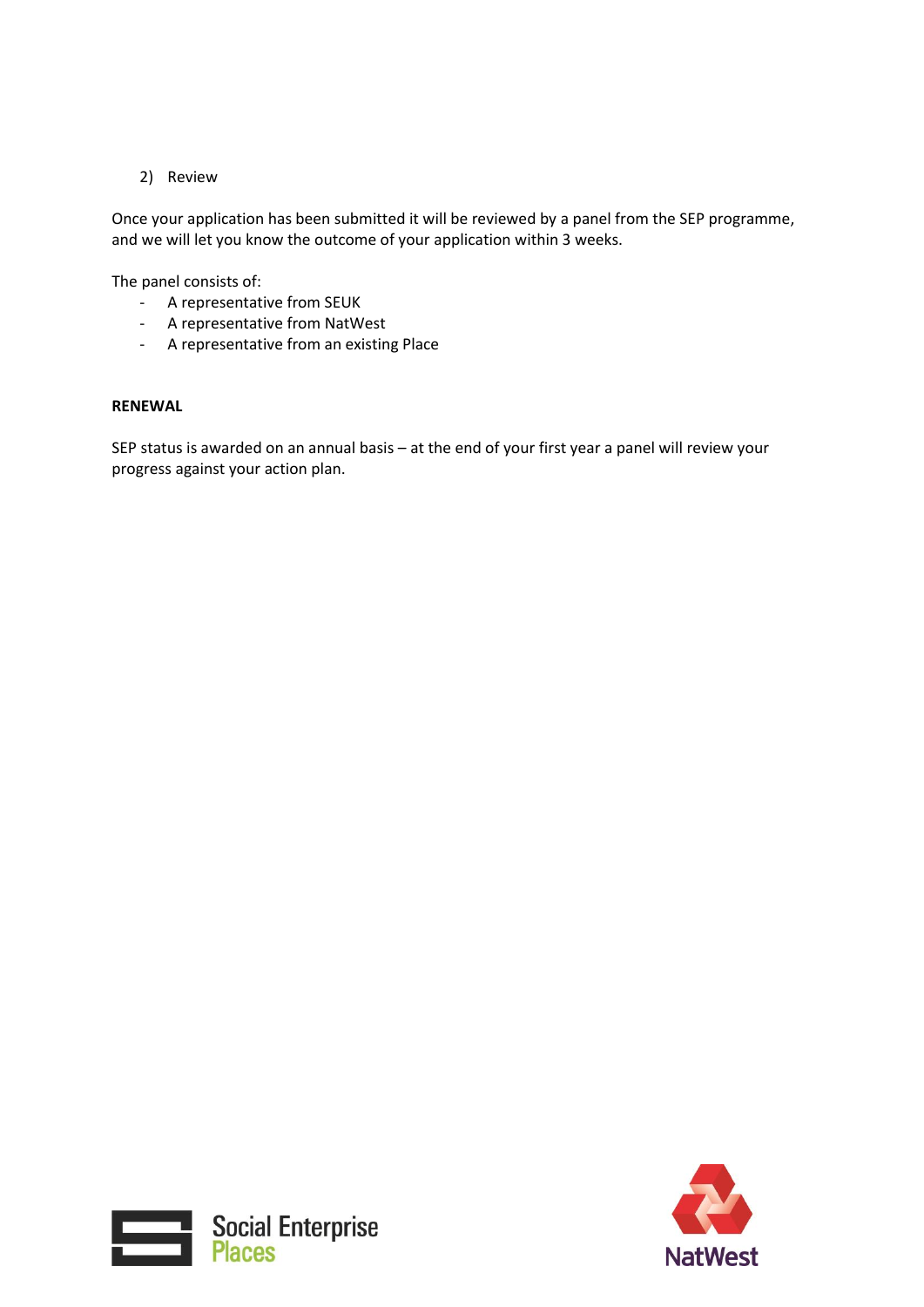# <span id="page-4-0"></span>**BEING A SOCIAL ENTERPRISE PLACE**

As a Social Enterprise Place you will be joining a growing network of areas around the UK and the world who are hotspots of social enterprise activity. As part of the programme Places will receive:

- Use of the social enterprise place logo and branding
- Invitation to attend SEP network events
- Access to resources to help you promote social enterprise in your area
- Promotion of your activities through the SEP programme and SEUK.
- The chance to apply for support to host a town drive in your area.

#### **Events**

Twice a year Places will come together to share knowledge, best practice and make connections. Some travel bursaries will be available

#### **Census**

Every place will conduct an annual survey of social enterprise in their area to help map and measure the social enterprise landscape. The survey must include 5 core questions, which will allow us to compare and compile data across the programme, and additional optional questions.

SEUK will provide an online survey template with the 5 required questions, and additional optional questions. Places will then send round the customised survey to local social enterprise sector organisation, and return the anonymised data to SEUK.

Organisations that complete the survey will have the option to be added to an online 'Buy Social' map to promote their services.

#### **Resources**

We will be developing resources and marketing collateral for Places to use to promote social enterprise in their area. If you have ideas or requests for resources that would be useful to you, let us know.

#### **Town Drives**

Places will have the option to apply for support from the programme to host a Town Drive in their area. A Town Drives is a burst of activity in an area to raise awareness of social enterprise.

Events could include:

- Buy Social fair for local businesses